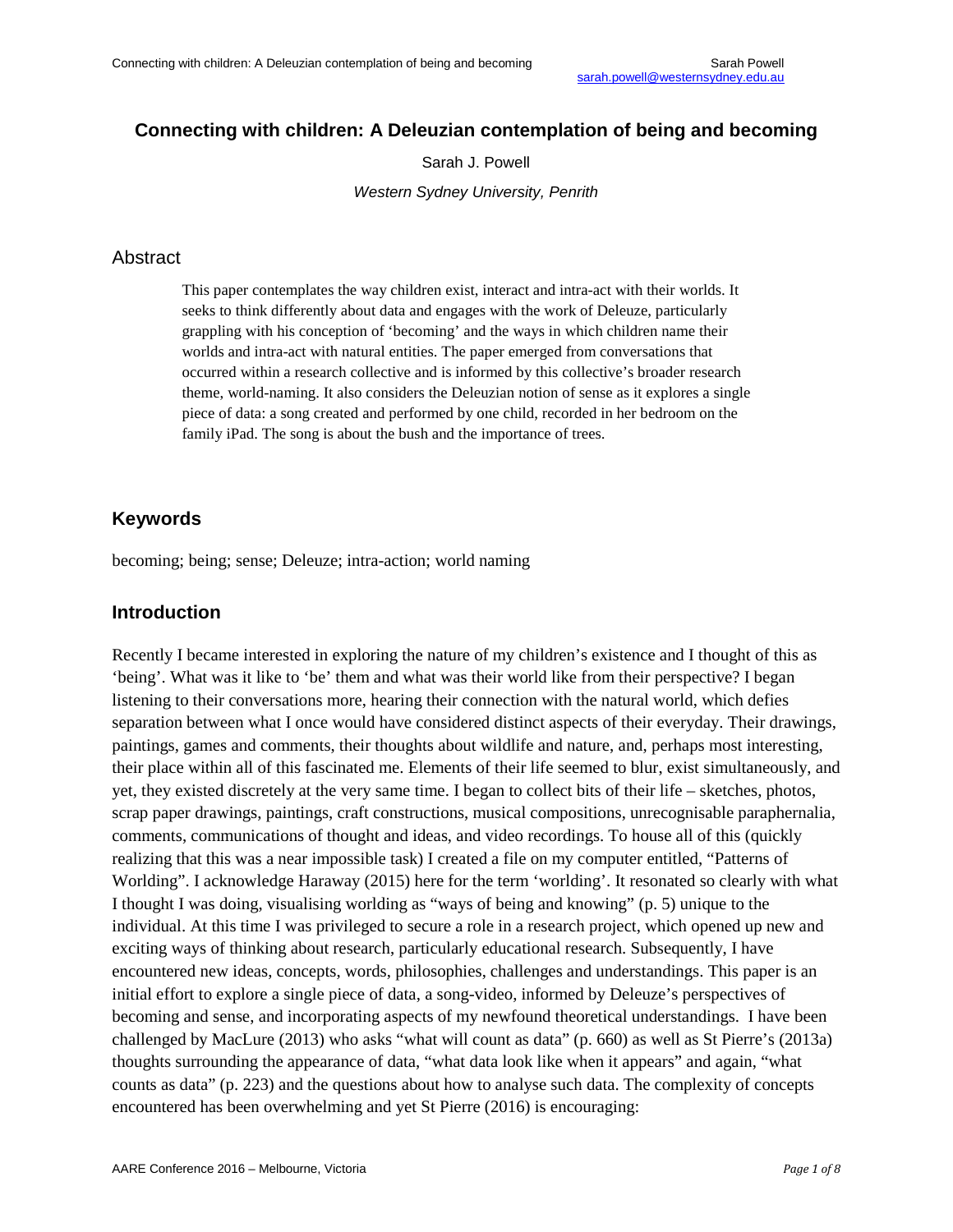But if we keep reading, the concepts begin to pile up and wash over us, producing a jamming effect that infiltrates and destroys the being we were told was real so we might be ready for another image of thought. That is the lure of their work, their invitation—thinking differently. Being different (St Pierre, 2016, p. 3).

This paper, therefore, seeks to think differently about data and its possibilities for the creation of meaning. It depicts its own inception, briefly outlining how it came to be. It discusses the theoretical underpinnings of the direction of thought, focusing on Deleuzian concepts. It presents a single piece of data, a childsong-video, and considers it in relation to Deleuzian notions of becoming and sense.

#### **Becoming and sense**

The idea of 'becoming' stands in stark contrast to representational, phenomenological and scientific perspectives that were fervently challenged by Deleuze during his career. He contested that things do not have an essence or a defining element that made them what they were, rather the interactions and connections that (re)create things are what constitute their being (or more accurately, their becoming). For Deleuze everything is always changing, always connecting and then reconnecting and things interact and relate differently on every encounter, every iteration. He rejected the representational notion of transcendence, which advocates a pre-existing definition, a condition that exists outside the realms of life, independent of that being. Deleuze argued that there is no "fixed centre or order" (Colebrook, 2003, p.xix) and proposed the more fluid, ever-changing, dynamic notion of immanence. Immanence is the meaning created within the conditions of life where "life itself is a creative power" (Colebrook, 2003, p.xxiv) and being is a result of multiple connections that intersect, connect and diverge. St Pierre (2013b) describes this as a flattening out of the hierarchy that has been imbued in the nature of being, reinforcing the idea that the world should not be considered a stable 'thing'. To ascribe it a 'givenness' restricts its multiplicity of potentialities. In this way Deleuze sees the word 'being' as final and indeed to say that something 'is' immediately limits or represents that thing, stripping it of its possibilities. In other words, "it stops thought" (St Pierre, 2013b, p. 652). Instead "all life is a plane of becoming", not "fixed or immobile" (Colebrook, 2003, p. xx). It should be said here, that whilst something can be or become many things, and in all different directions, it can also 'not be' those things (Colebrook, 2013, p.xxiii). Grosz (2005) talks about this as 'unbecoming', a crucial understanding that consolidates Deleuze's belief in an ever-changing, vibrant reality, "a real that…lacks nothing…generates the new, that continues becoming, even as it un-becomes earlier becomings" (p. 11). Objects or entities come into existence through the various ways they connect or intermingle with a range of other elements, a concept Deleuze called 'assemblage'. This continues to happen as context changes, as the objects shift, and as new objects and conditions come into play, all of which relate in new ways different to previous and subsequent iterations of becoming(s). Voss (2013) talks about this as "infinite becomings" (p. 10), where the forces created between interactions are never the same, but generate new meaning with each convergence. The entanglement of objects is another way to think about the interconnection and relationship between objects, matter, feelings, and contexts (St Pierre, 2103b; Barad, 2010). Barad's (2010) concept of intraaction is also relevant here. Intra-action goes beyond interaction, which implies the separateness of objects. Intra-action is the "threading through" of objects, their "joins and disjoins", a "single event that is not one" (p. 244). Thinking in entangled ways opens up endless possibilities for being and becoming, shifting away from the immobility of binary thinking, constricted by language, where something is or it is not. Such thinking proposes that everything is "always already entangled with" (St Pierre, 2013b, p. 655),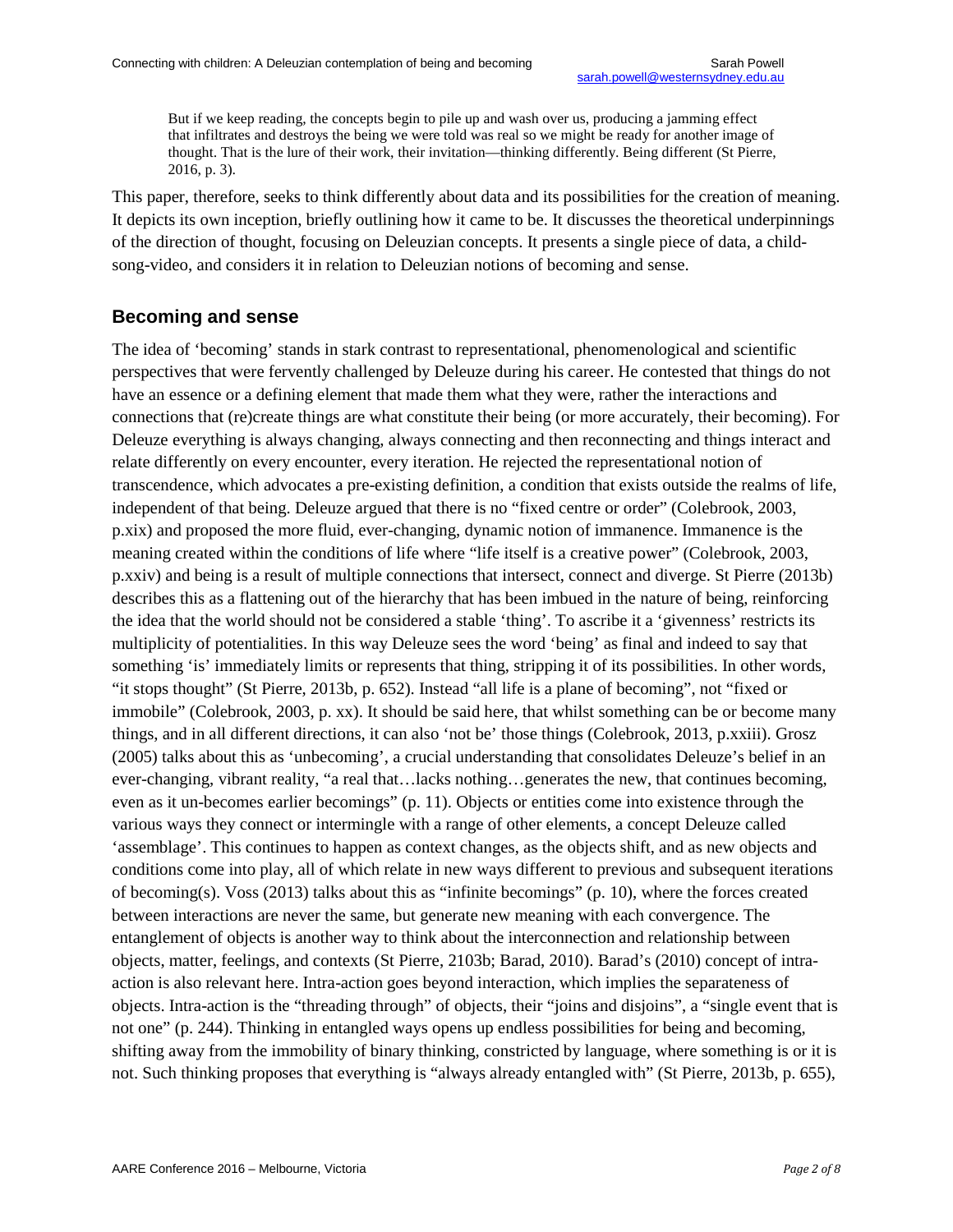existing on an equal plane, not separate, and there is "no ultimate ground or foundation" in life; instead "whatever values we have are created rather than given" (Colebrook, 2013, p.xxxii).

These ideas of becoming can be taken further by looking at Deleuze's notion of sense. Whilst a somewhat elusive concept to define, Deleuze discussed sense in relation to events and truth. He argued that a thing, an event, a proposition, had truth if it had sense, however sense varied according to conditions and truth was only truth in that instance, again variable according to conditions. In the *Logic of Sense* (1990) he describes the structure of sense as a series of interactions and interconnections. Such relationships generate sense and thereby create truth. However, he also described his theory of sense as a "series of paradoxes" adding that "sense is a non-existing entity, and, in fact, maintains very special relations with nonsense" (Deleuze, 1990, p. xiii). Building on the Stoic idea of the incorporeal, Deleuze's notion of sense is a product of an interaction where that product (sense) has no physicality. An event or body connects with another to produce something without body, sense. In this way, sense is a way of being, rather than a being or body. St Pierre (2016) writes that "sense cannot be found in the realm of being where one must go deep to find its existence but in *extra-Being:* sense is derived from the incorporeal realm of non-existent somethings" (p. 4). Similarly, Voss (2013) describes sense as "the product of virtual Ideas or problems" (p. 11). The distinct elements of an event do not consist of sense on their own but rather sense is produced "through their reciprocal relations" (p. 11). Just as becoming has infinite possibilities, so too will sense be generated infinitely according to the circumstances under which it is created.

What is also generated by conceptions of both becoming and sense is the possibility of simultaneity and the challenge to traditional linear thought. Barad (2010) suggests that past, present, and future, exist together, "not in a relation of linear unfolding" but in the "nonlinear enfolding of spacetimemattering" (p. 244). She advocates a discontinuity that forces a rethinking of temporal, historical and developmental approaches. In Lewis Carroll's, *Alice in Wonderland* the reader is confronted by numerous depictions of simultaneous realities or non-realities. Indeed, Deleuze used this novel to discuss his logic of sense. In the story, Alice experiences events that seem nonsensical and yet real at the same time. Events that should not happen but which are happening, all of which she embraces. She is seen to become bigger and then smaller, then bigger again, which is smaller than bigger was originally. Later in the story she becomes bigger again and yet this time it happens without the eating of the cake or drinking from the little bottle. This time getting bigger is actually becoming normal-sized, and a resurfacing of the other, simultaneous way of being, occurs. According to Deleuze (1990) this is the "simultaneity of becoming whose characteristic it is to elude the present" (p. 1) all the while becoming, pushing and pulling, in "both directions at once" (p. 1). There remains a reality of being many things at once and a sense that is subsequently generated through such experiences or ways of being.

## **Methodology**

This paper evolved as a result of conversations between members of a broader research collective. The group formed for the purpose of conducting a research project, awarded an Australian Research Council (ARC) competitive grant. The ongoing project investigates the way children name their worlds by considering multi-modal literacy and sustainability learning in early childhood settings. The international collective communicated via email discussing themes and topics that could form an initial conference symposium presentation. These conversations were then analysed according to patterns of thought,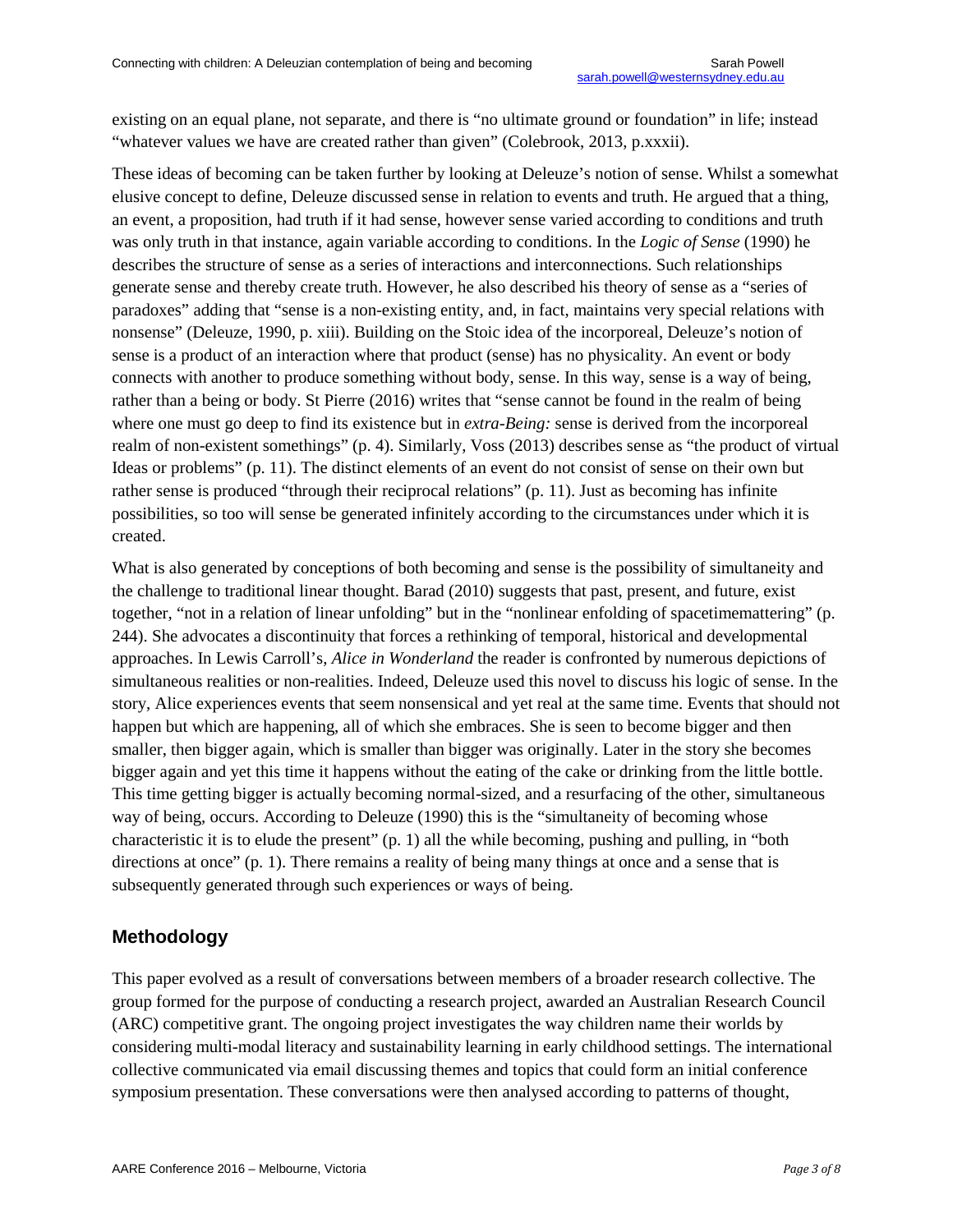common themes and subthemes, and the information arranged in a mind map format, offering a graphic depiction of ideas and the relationships between them. Three main strands emerged from the analysis, forming the basis of the individual presentations: connecting with literature, connecting with the world, and connecting with children. These are framed by the overarching theme: world-naming. Members of the collective were also grouped according to the themes they were most interested in or attuned to throughout the discussions. I partnered with a colleague to prepare a presentation on connecting with children because our interchanges focused on our children. We started to share our observations and stories of them, a walk along the swales, a bush walk at the Jellybean pool. We exchanged photos at times when a moment had particularly 'caught us' and we began to discuss how these events related to the child's presence in the world and their understanding of it. Whilst I have selected to use this piece of data, I believe it is more accurate to say that the data chose me. It was brought to me and demanded to be explored.

The following piece of data is a song-video created and recorded by my daughter, using an iPad. The lyrics tell a story about being kind to trees because we need them to help us breathe. The melody tells a story of musical conventions learned through violin lessons and favourite pop songs, heard with western ears. The context tells a story of home and bedroom-space. The use of technology tells yet another story of the complex intertwining of apparatus, human and thought.

My daughter shared her song-video with me, shortly after she had created it. She was pleased to share it, but ran into another room, self-conscious, as I viewed it. I could not help but smile and feel a pride and warmth for her creativity and innocence. She allowed me to use it for this paper. The question quickly became: how would I communicate this data? I would need to use the written language to depict a highly visual, aural experience. Such an approach changes the appearance of this data, giving it a new form. I grappled with the responsibility of providing as accurate an account as possible of the recording before I realized I did not need to. I am not trying to unwrap a 'given' nor tell you what my daughter's song means. Sense of the event is generated differently for me, for her, and, therefore, you, the reader. St Pierre (2013a) suggests there is a "freedom" (p.225) in thinking in this "experimental" (p. 226) way. "Thinking the world differently" (p. 226) challenges the binary of empirical approaches to research, inspiring a "belief in the possibilities of world(s) we haven't yet thought" (p. 226). I am also inspired by MacLure (2013) talking about the 'agency' of occasions, where "we have chosen something that has chosen us" (p. 661). That has happened here.

I started by analyzing the song-video. Tied to standard methods of analysis, learned in times past, I constructed a table with several columns: time cue; lyrics: description; and additional comments. I went through the recording meticulously, identifying and describing every detail and thought that came to mind. I have to admit that this was very helpful, possibly because of familiarity but it was never the intention. I became more despondent about this process, not wanting to give the data credence simply because I had analysed it 'properly', adhering to all the rules. It already spoke for itself. MacLure (2013) talks about analysis that "confound[s] interpretation" and how "data have their ways of making themselves intelligible to us" (p. 660). I became more aware of the power of this data, the way it had chosen me and the way it would tell its own story for every viewer/reader.

Finally, I decided to write a story and so this is my story of my daughter's event, using text to portray the non-textual.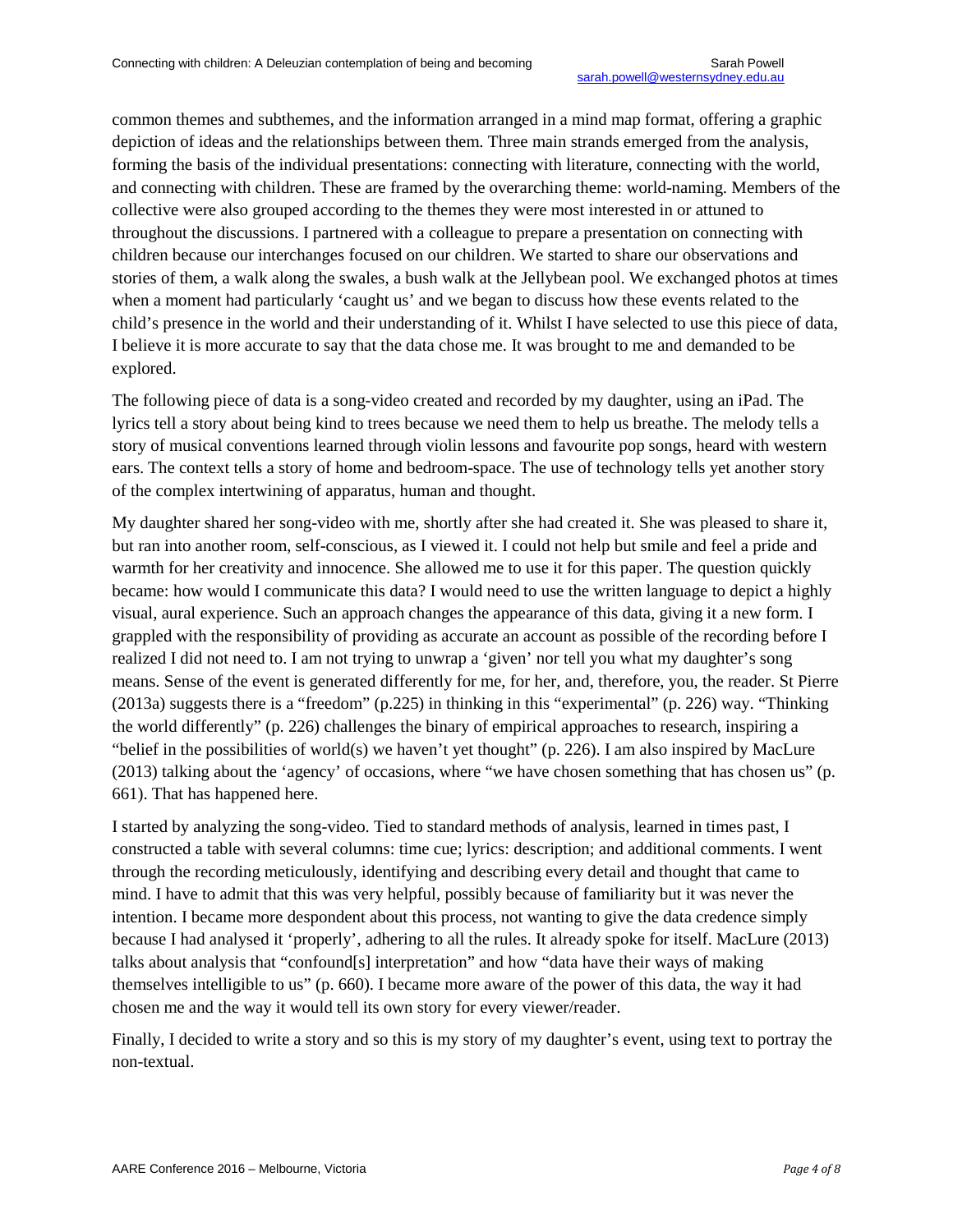# **The bush is really good**

She sings the song in her bedroom. The iPad captures the view laid out in front of her. She is sitting on her bed and she is alone. Voices, noises can be heard in the background, her brothers, her cousin, the sound of post-school afternoon. A still frame shows the expanse of pink, patterned bedspread that leads to the bedroom door, and beyond, a pink toy stand in the partly visible hallway. To the right a dolls house and further, a white wardrobe. Between them sit two dolls, pink-purple-white, hand-crafted by her Naino, one in full view, the other only legs and hands. Her bed is cluttered with soft toys – a pink owl, a Cabbage Patch doll. Pink fairy wings balance on a pink princess-crown cushion and this sits atop an Olaf pillowpet. More things litter the end of the bed – headphones, discarded red school uniform shirt, and a tie-dyed white-purple dress. A single pink texta.

The recording starts, the singing starts. The iPad moves and a black power cord appears. She sings, *"The bush is really good"*. There is a fleeting pause before 'good'. The melody is simple, moving only slightly in pitch. The phrase repeats but the end varies, ascends. The singing is sweet, the innocence of a six-yearold voice. The iPad is moving. The left side drops to reveal her right, bent leg. The screen quickly shifts back upward as a finger partially obscures the camera-view. A plain, beige wall to the left, echo-y, indistinguishable voices drift in from somewhere down the hall. Another line, higher pitch, *"The bush is really good"* follows a similar melodic contour. A new element added. 'Good' is broken into several melismatic syllables (go-oo-oo-oo-oo-oo-oo-oo-ood), overall downward motion. Again the screen drops and a leg-foot is revealed.

Now a more dramatic melodic change. The notes are high, descending across the phrase. More melisma as 'really' is strung out in stepwise movement. A quick, almost imperceptible breath is taken between the final two syllables (ll-ly) before resolving tonally, satisfying to western ears. The iPad moves constantly, the image lost momentarily behind an obfuscating finger. A pause. An entirely new melodic idea, *"And I just wish you can be my friend forever".* Obfuscating finger again, turns the screen to black before slowly uncovering the bedroom scene through pinky-orange flesh. Background voices break through.

*"Yeah yeah yeah yeah yeah ye-ye-yeah".* Another tune. A slight American accent. iPad moving to giddiness. Back to the bush with*, "Yeah yeah yeah the bush is good"*. Now the iPad is controlled, slower, shifting only to the beat. More of the bedroom to the right, *"The bush is good because"*. Even more to the right, the dresser beyond the wardrobe, the power cord again*,* the bent leg, *"The bush is good because the trees help us breathe, yeah baby".* The iPad moves left to right to the rhythm of 'yeah baby'. The accent emerges again with, *"Baby we should look after the trees the most"* and now the screen, almost wholly pink bedspread, shifts side to side with the word-rhythms. A sustained vocal sound from elsewhere. Brother playing the WiiU. *"Because trees make us breathe".* iPad moves to word-rhythms. Sound obscured by hand over iPad mic. Power cord. Screen tilts, plunges to horizontal. *"Trees make us breathe"*, the phrase satisfyingly resolves to the tonic, making musical sense.

*"The end, but not the end yet".* An embellishment of 'the' and the tune ascends, not finished. The mic covered, sound muffled. Microphone-stifled sound as she sings the next line, *"Nearly the end, yeah baby".* Left wall, two crossed legs on pink bedspread. Melody becomes fragmented as a finish is built. The iPad motion slows down, moving in slow right-left arcs, not to the beat, not to the rhythm of the words. The final phrase, *"So be kind to them"* follows a western, conventional, descending, resolving melodic contour and the iPad becomes still, focusing ahead as it did at the beginning.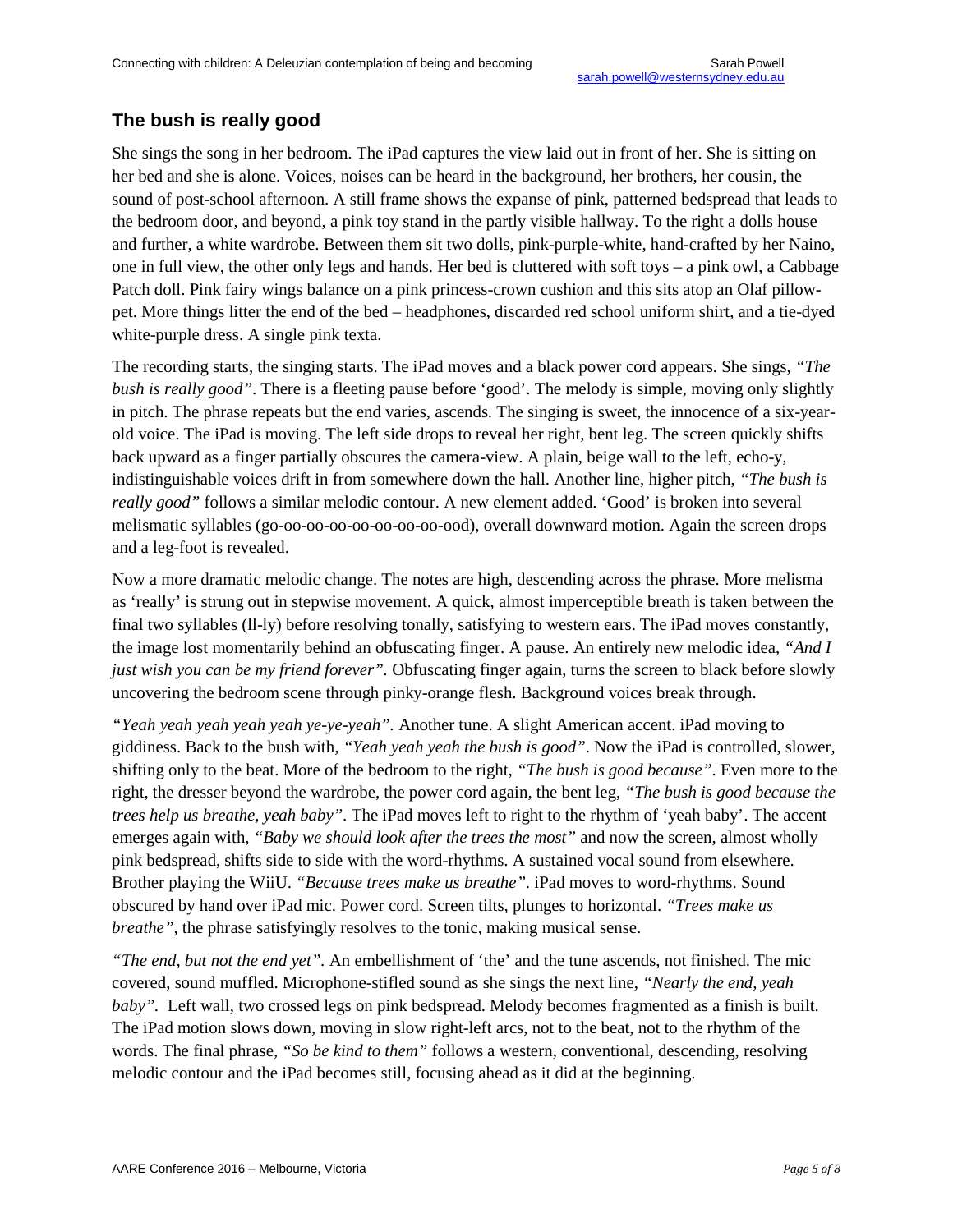### **Discussion**

MacLure (2013) describes data that glows and suggests a similarity with Delueze's sense because it conjures up an inexplicable something, an affect, something created at that moment and unique to that moment. She says, "The glow seems to invoke something abstract or intangible that exceeds propositional meaning, but also has a decidedly embodied aspect" (p. 661). I choose to start here because that is how I feel about my daughter's song-video. There is something I cannot explain, something I feel when I watch it, something profound but indescribable. I can, however, explain many elements of what I see in her performance. For example, I can hear the musicality of the singing and the beauty, the quality of her 6 year-old voice. I can hear snippets of conversations exchanged between brothers and sister on a walk home from school - trees making oxygen for humans and humans making carbon dioxide for trees. I can see the digital native (Prensky, 2001) in the experimentation with the iPad. There is something else, though, a sense of something as I watch, but I struggle to articulate what it is. Deleuze's sense makes the most sense to me here because it highlights a non-existing yet existing something, an inexplicable something, a feeling that eludes language and as MacLure (2013) suggests, sense is "real but abstract, outside of determinate time and space" and may be depicted as "inhabit[ing] a virtual space" (p. 662).

Even more intangible to me is the sense that is generated for/by my daughter in this act of recording her song. As an onlooker, there is no way that I can fathom the sense of her experience, how she felt, what she was thinking, what inspired the song, how the process made her feel. I can only view from a distance, removed by a piece of technology beyond even her iPad. I see through her eyes, through the iPad, through my MacBook, three times removed from the origin. I want to know more about what this event was like for her but I can only view from my three-times-removed perspective and offer my own interpretation of her event. Haraway (2006) describes a similar phenomenon in her discussion of 'crittercam' where cameras were affixed to marine animals in order to provide viewers a glimpse of underwater life, not from a distance but as the creature lived it. Crucially, however, the technology becomes an integral part of the scene, not simply a tool. The apparatus cannot be separated from the actual observational act occurring. According to Barad (2007) "apparatuses are not passive observing instruments. On the contrary, they are productive of (and part of) phenomena" (p. 199). The movement of the iPad throughout is indicative of this. Sometimes the iPad moves to the beat, sometimes to word-rhythms, and sometimes it moves in long left-right arcs of free-time. The iPad is not only documenting an event or a performance; it is part of that event, an interwoven, essential ingredient of its creation. Without the iPad the event would be a very different one. The iPad insists on a connection, in a similar way to crittercam, exploring underwater animal life where the "human bodies and technologies cohabit each other" (Haraway, 2006, p. 18), creating and being created by each other in that circumstance. A child-iPad, iPad-child symbiosis.

She sits in her bedroom, a world that belongs to her. I see the messiness of her bowerbird habits, her room littered with all sorts of precious bits collected. I am sure she does not see this. Outside her bedroom the household breathes and lives a separate but concurrent life. Voices of brothers and cousins are heard in the background. She has taken herself to a pink corner of this life, and yet it continues around her and she remains an integral part of it. As she sings I am given a taste of what it might be like to see with her eyes. The iPad captures the scene in front as her eyes might see. Yet, it is possible that it has captured more (or less) than what she saw as she enjoyed this moment as the "technology adapts to human and vice versa" (Haraway, 2006, p. 18). As the viewer I assume I am seeing with her eyes, but the only evidence of her, aside from her voice, is the glimpse of a leg now and then, and a finger that intermittently obscures the iPad's camera.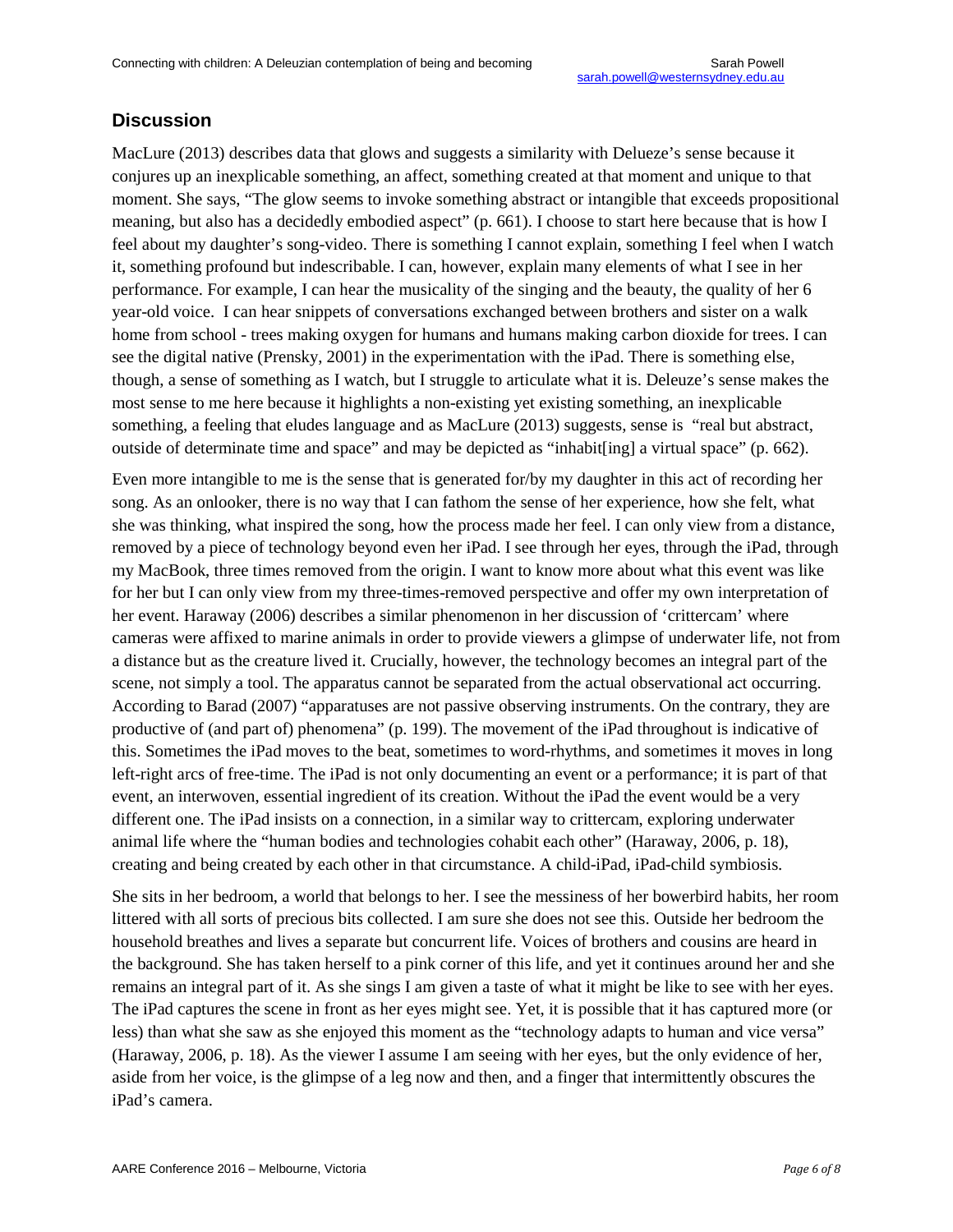The bedroom world is accompanied by the natural world, brought into being, into consciousness, through the song. In many respects this feels like juxtaposition, an out-of-place-ness that forces me to listen. A pink bedroom. A song about the bush. Another distinct world superimposed on the pink and white of bedspreads and fairy wings. This seems natural, though, almost like a reflex. I cannot tell how much thinking has gone into this song. It seems spontaneous, and yet it has an innocent sophistication that suggests something else. Two worlds exist simultaneously, each making the other possible and present. This is striking since the bush is nowhere to be seen. Beyond the bedroom, beyond the house, the bush surrounds her, but it is more than knowledge or memory. As she sings she is in the bush and she is in her bedroom and she is in her family.

There is also the hint of another world, the world of learning, components that overlap with the worlds already mentioned. The song reflects a musical understanding beyond her years. Perhaps she has listened to enough popular music and played enough violin tunes to have absorbed western conventions of tonal resolution and the balance of melodic phrases. Whatever it is, her song is real. She injects the accent from a world far beyond and at that moment it becomes with her world. She tells a story through her song, crafting it with a beginning and a finish that makes musical sense.

There is something about this song-video that demands attention. It is "Remarkable,

Interesting…Important" (Deleuze & Guattari, 1991, as cited by St Pierre, 2013a, p. 226). It opens up new ways of thinking about data and about children. It unleashes infinite possibilities for becoming in and with the world in all its multiplicity. In this example alone there are numerous possible worlds apparent, all of which are real and exist for my daughter at that time (and quite possibly beyond, or not). They are real at the same time – each and one and together is occurring – one creating the other and being created by another. These worlds overlap and resurface at other times. Aspects of those other times emerge here too, reminiscent of a different iteration of worlds. Such an idea suggests a lack of temporal parameters, the eradication of linear, logical limitations of thought. It is possible to be and become many different things simultaneously. The song-video shows an assemblage of bodies, events, and places in a "process of connection and interaction" (Colebrook, 2003, p. xx) and it produces a felt response, an affect, sense.

She is singing in her bedroom. She is in the bush. The bush is in her bedroom, in her. She is home. She is at school. School and home are in her. She is sister, daughter, cousin. She is her own. She is inseparable from each and all and they are inseparable from her. Her song-video offers a new perspective, one that demands attention. There is a poignancy about this child-perspective, challenging us to think differently.

## **Conclusion**

This paper sought to examine children connecting with their world(s) and aimed to think differently about data. It heeded St Pierre's (2013a) exhortation that, through this thinking, it is possible to "get free of ourselves and the old concepts that weigh us down even when we no longer believe in them" (p.226). It allowed the data to be chosen and to choose, consolidating Colebrook's (2003) belief that concepts are not made to "tidy up our ideas but to transform life and complicate our ideas" (p. xix). The song-video shows the inseparability of the natural world, the school world, the family world in the life of a child. It depicts multiple forms of literacy – verbal, musical, physical, technological – in a simultaneity of becoming(s). It is data that works through us to disrupt what we already know, challenging us to think differently and become with the world and become with children. It opens up infinite possibilities for educational practice and educational research.